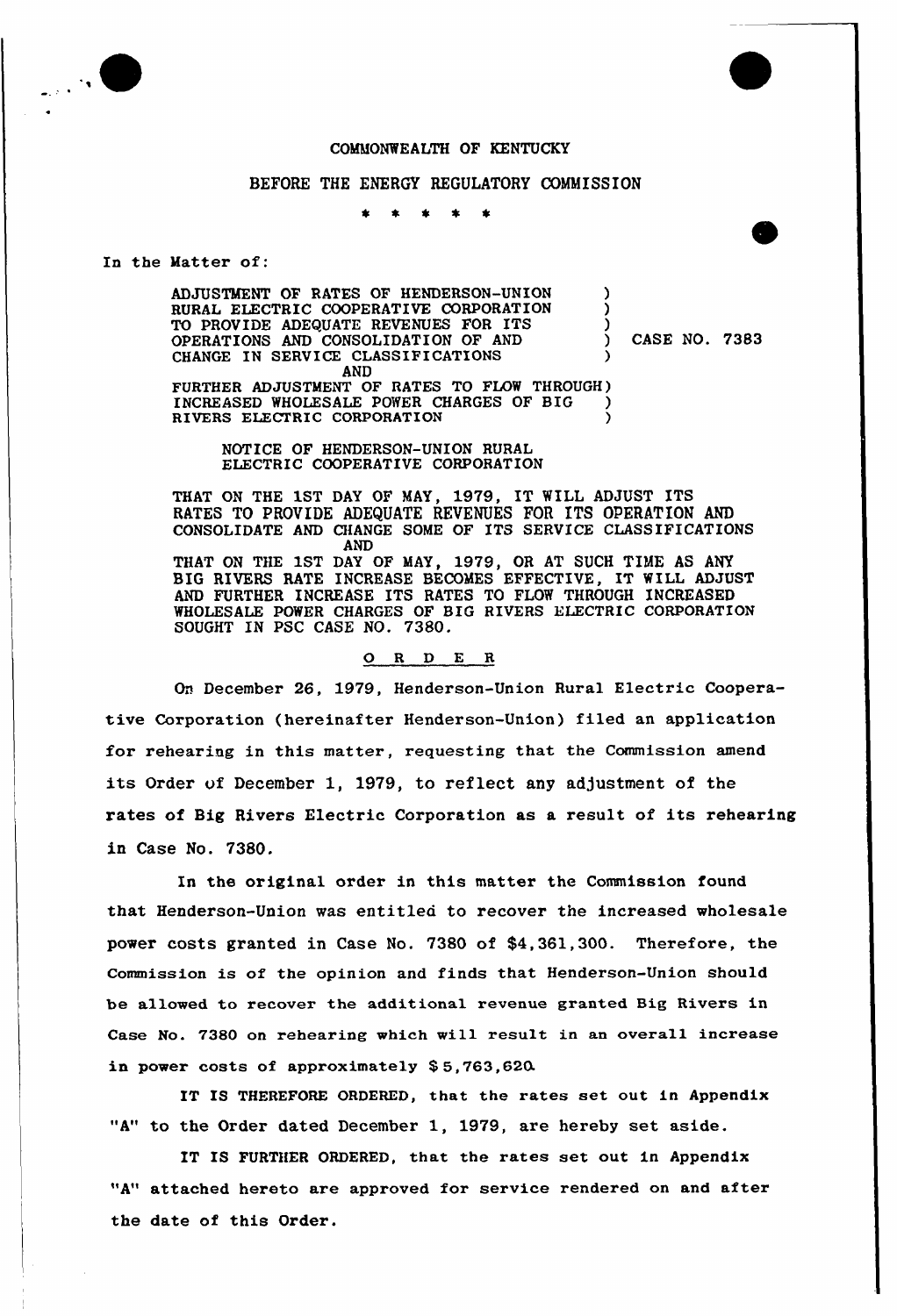

IT IS FURTHER ORDERED, that Henderson-Union Rural Electric Cooperative Corporation shall file within twenty (20) days from the date of this Order, its revised tariff sheets setting out the rates and charges approved herein.

Bone at Frankfort, Kentucky, this 4th day of June, 1980.

ENERGY REGULATORY COMMISSION

Chairman Vice Chairman **Commissioner** 

ATTEST:

**Secretary**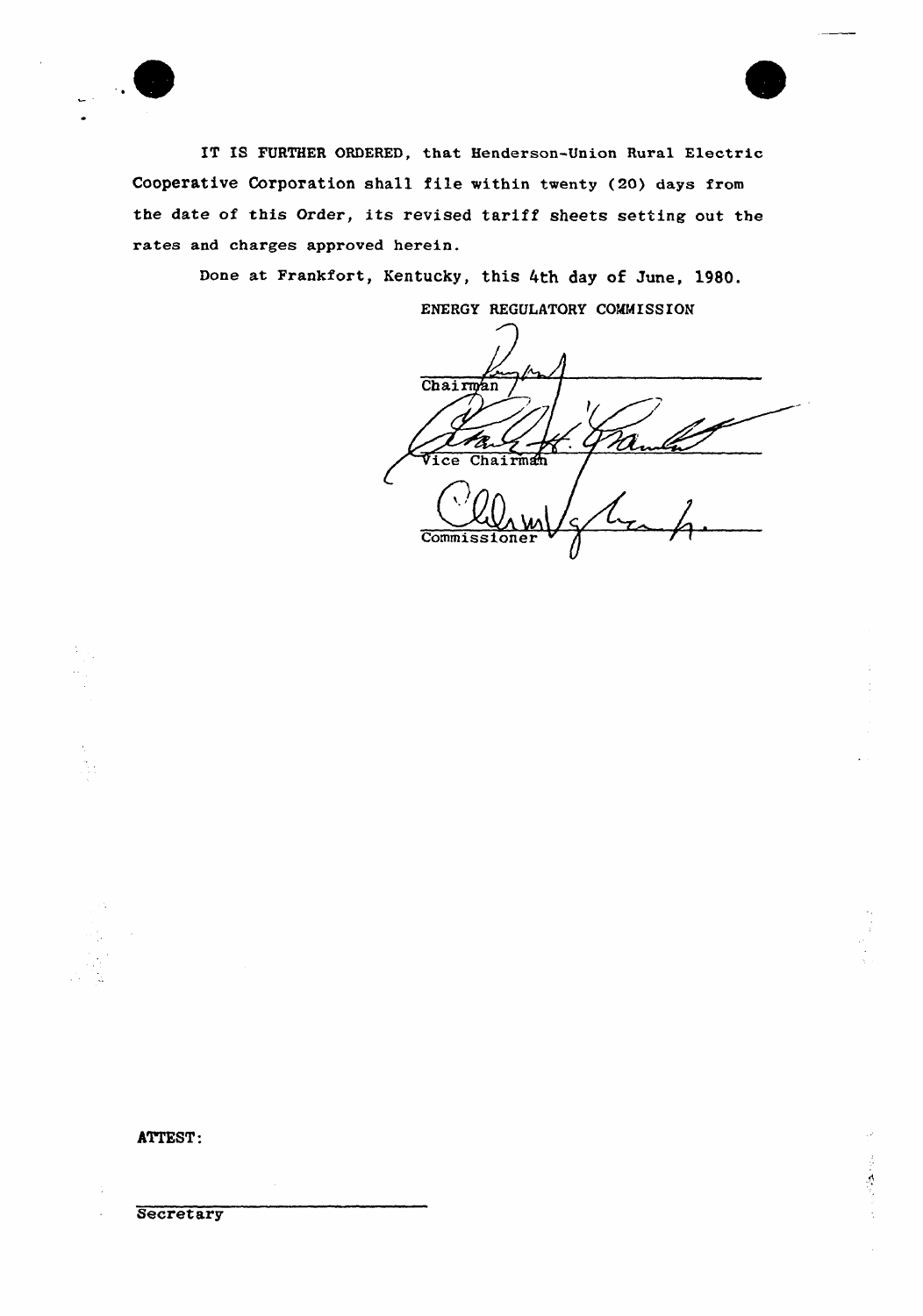

### APPENDIX "A"

APPENDIX TO AN ORDER OF THE ENERGY REGULATORY COMMISSION IN CASE NO. 7383 DATED JUNE 4, l980

The following rates and charges are prescribed for the customers in the territory served by the Henderson-Union Rural Electric Cooperative Corporation. All other rates and charges not specifically mentioned herein shall remain the same as those in effect under authority of this Commission prior to the date of this Order.

# Monthly Rates:

| Schedule A - Farm, Residential and Public Buildings*                                 |                          |
|--------------------------------------------------------------------------------------|--------------------------|
| Customer Charge per delivery point<br>Energy Charge per KWH                          | \$4.90<br>.03416         |
| Schedule B - Farm, Government or Commercial (50 KW or less) <sup>1</sup>             |                          |
| Customer Charge per delivery point<br>Energy Charge per KWH                          | \$8.75<br>.03728         |
| Schedule B-1 - Farm or Commercial (51 KW to 350 KW)*                                 |                          |
| Customer Charge per delivery point<br>Demand Charge per KW<br>Energy Charge per KWH  | \$8.75<br>2.80<br>.03233 |
| Schedule LP-3 - Large Power (351 KW to 2000 KW)*                                     |                          |
| Customer Charge per delivery point<br>Demand Charge per KW<br>Energy Charge per KWH: | \$15.50<br>3.70          |
| <b>First 100,000 KWH</b><br>All Over 100,000 KWH                                     | .02659<br>.02096         |
| Schedule LP-4 - Large Power (Over 2000 KW)*                                          |                          |
| Customer Charge per delivery point<br>Demand Charge per KW<br>Energy Charge per KWH: | \$15.50<br>3.70          |
| <b>First 100,000 KWH</b><br>All Over 100,000 KWH                                     | .02448<br>.02037         |
| Schedule D - Security Lamps*                                                         |                          |
| 175 Watt Mercury Vapor Lamp<br>400 Watt Mercury Vapor Lamp                           | \$5.20<br>7.20           |
| Schedule SL - Street Lights*                                                         |                          |
| 175 Watt Mercury Vapor Lamp<br>400 Watt Mercury Vapor Lamp                           | \$3.20<br>5.90           |

\*The monthly kilowatt hour usage shall be subject to plus or minu an adjustment per KWH determined in accordance with the "Fuel Ad)ustment Clause."